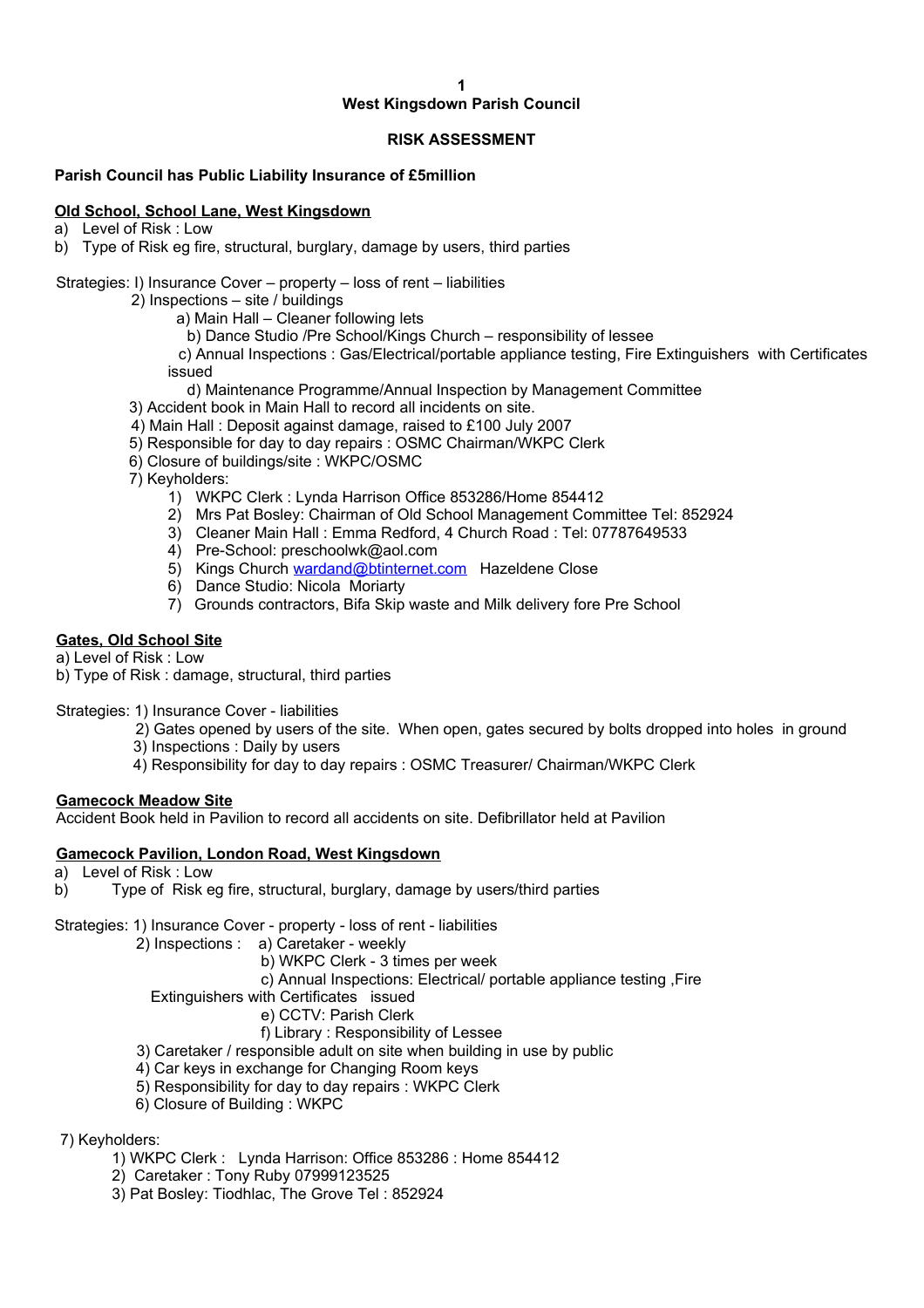- 4) Library: librarian Contract Cleaner : Churchill
- 5) Community Warden :07811271259
- 6) Pop In Rose Gray

#### **Gamecock Meadow, London Road, West Kingsdown**

- a) Level of Risk : Low
- b) Type of Risk eg fire, structural, damage by users, third parties

## Strategies: l) Insurance Cover – property, liabilities

2) Inspections :

- a) Litter Picker weekly
- b) Goalposts/Groundsman weekly in season
- c) Defibrillator , Inspected regularly by users and Clerk, registered

3) Litter Collections: weekly

- 4) Dog Waste Bins emptied 2 times per week
- 5) Responsibility for day to day repairs : WKPC Clerk
- 6) Closure of Site : WKPC
- 7) Recycling Area: Inspected daily by SDC

Responsibility for emptying bins : SDC

Daily contact : WKPC Clerk, reports to SDC

#### **Gates : access rod to Village Hall - Gamecock Meadow, London Road, West Kingsdown**

a) Level of Risk : Low

b) Type of Risk : damage, structural, third parties

Strategies: 1) Insurance Cover - liabilities

- 2) Gates remain in open locked position when in use by hall users or Community Cupboard.
- 3) Inspections: weekly by caretaker
- 4) Responsibility for day to day repairs: WKPC Clerk

## **Community Cupboard/Groundsman Store, Gamecock Meadow**

- a) Level of Risk : Low
- b) Type of Risk eg fire, structural, burglary, damage by users, third parties
- Strategies: l) Insurance Cover property, liabilities
	- 2) Inspections : a) Community Cupboard monthly
		- b) Annual Inspections : electrical/Fire extinguishers
		- 3) Responsibility for day to day repairs : WKPC Clerk
		- 4) Closure of Building : WKPC
		- 5) Keyholders:
			- 1) WKPC Clerk : Lynda Harrison: Office 853286 / Home 854412
			- 2) Community Cupboard trustees 07526823122

## **Skatepark, Gamecock Meadow**

a) Level of Risk : Medium

b) Type of Risk : Fire, structural, damage by users, third parties

Strategies: 1) Insurance Cover - property, liabilities - Users ride at own risk

2) Inspections : a) litter picker / WKPC Clerk - weekly

# b) WKPC - monthly

- c) ROSPA annually
- 3) Responsibility for Repairs : WKPC /Clerk

## **Recreation Ground Hever Avenue/Allotments**

- a) Level of Risk :Low
- b) Type of Risk eg fire, structural, burglary, damage by users, third parties
- Strategies: l) Insurance Cover property, liabilities

2) Inspections:

- a) Gatekeeper daily to report any incident relating to the gates to the Clerk
- b) Councillors 3 monthly
- c) Litter Clearer weeklyd)
- d) Wicksteed Leisure Ltd annually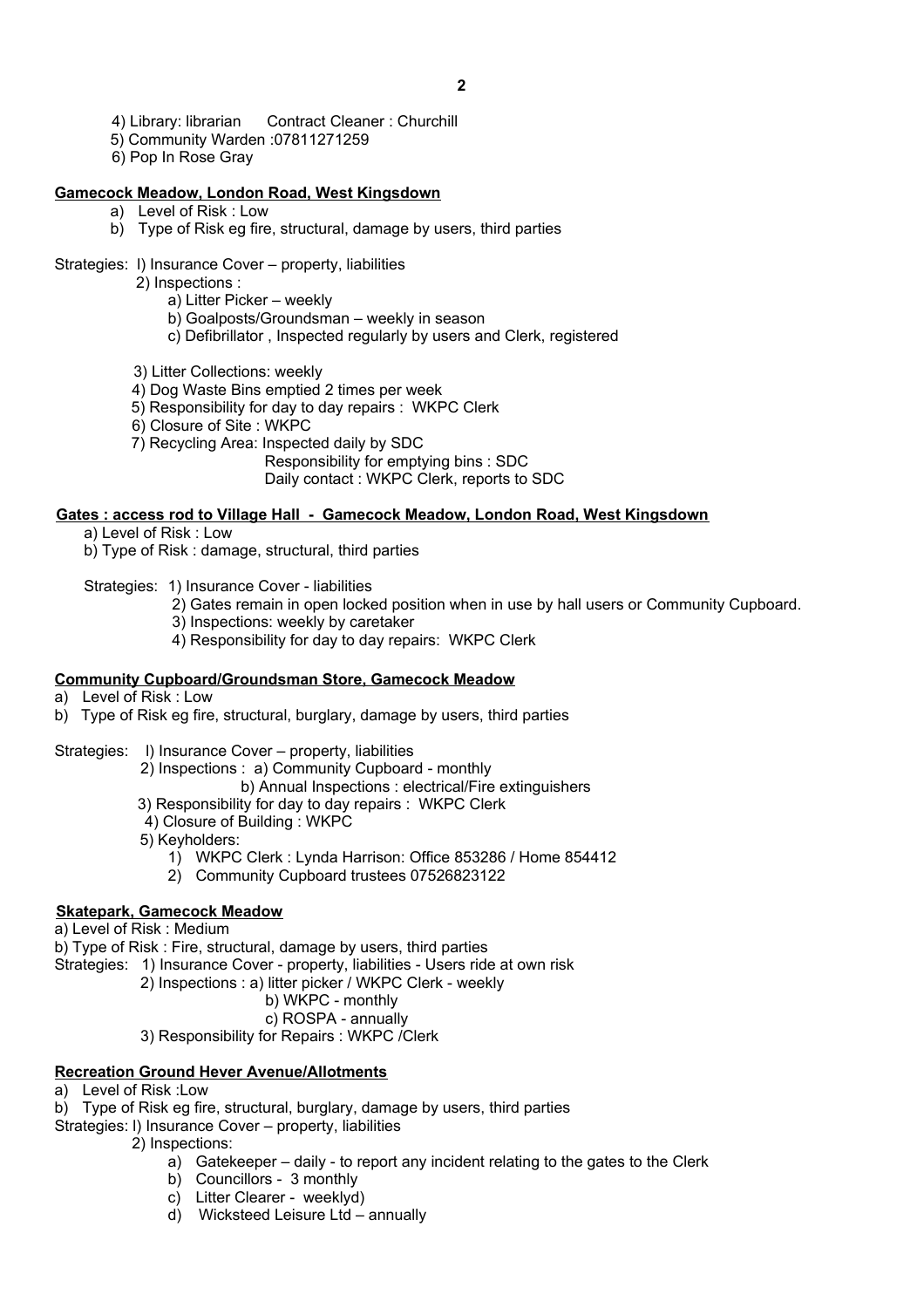- 3) Responsibility for day to day repairs: WKPC Clerk
- 4) Closure of Site : WKPC
- 5) Maintenance: grass cutting fortnightly
- 6) Keyholders:
	- 1) WKPC Clerk in Office
		- 2) Mr Sean Prentice (gatekeeper) 01474 853093
		- 3) All Allotment holders
		- 4) Grounds Contractor Kent Grasslands: Simon Wheeler wheelersimon@live.co.uk

# **Gates : Recreation Ground**

a) Level of Risk : Low

b) Type of Risk : damage, structural, third parties

- Strategies: 1) Insurance Cover liabilities
	- 2) Gatekeeper instructed that pedestrian gates to be secured at all times, either in closed or open position.
	- 3) Inspections : Daily by gatekeeper
	- 4) Responsibility for day to day repairs : WKPC Clerk
	- 5) Vehicular gates opened only by contractor for grass cutting ( fortnightly)

## **Church Woods and Area of Woodland in School Lane**

- a) Level of Risk : Low
- b) Type of Risk eg fire, structural, damage by users, third parties

#### Strategies:l) Insurance Cover – property, liabilities

- 2) Inspections :
	- a) Management Committee weekly work parties in specified areas.
	- b) Specific Inspections following adverse weather
	- c) Annual Safety Inspection : CWMC
- 3) Maintenance in accordance with Management Plan
- 4) Day to day repairs : CWMC/WKPC
- 5) Closure of Site : CWMC/WKPC
- 6) Keyholders of locks on gates in Church Woods:

1) Mrs J Watchorn, 60 Southfields Rd Tel 853873

2) Mr D Diboll, 3 Sunnybank Cottages, London Road Tel 853123

## **Gates : Church Woods**

a) Level of Risk : Low

b) Type of Risk : damage, structural, third parties

- Strategies: 1) Insurance Cover liabilities
	- 2) Gates to be kept locked and only opened when access required.
	- 3) Responsibility for day to day repairs : Management Committee/WKPC Clerk

## **Burial Ground**

- a) Level of Risk : Low
- b) Type of Risk eg fire, structural, damage by users, third parties
- Strategies: l) Insurance Cover property, liabilities

2) Inspections :

- a) Twice a year by Councillors
- c) Fortnightly by Grounds Maintenance Contractor
- d) Approximately weekly by WKPC Clerk
- e) Memorials inspected by WKPC
- f) Trees: professional advice annually
- 3) Day to day repairs : WKPC Clerk
- 4) Closure of Site : WKPC
- 5) Grave preparation : responsibility of gravedigger own insurance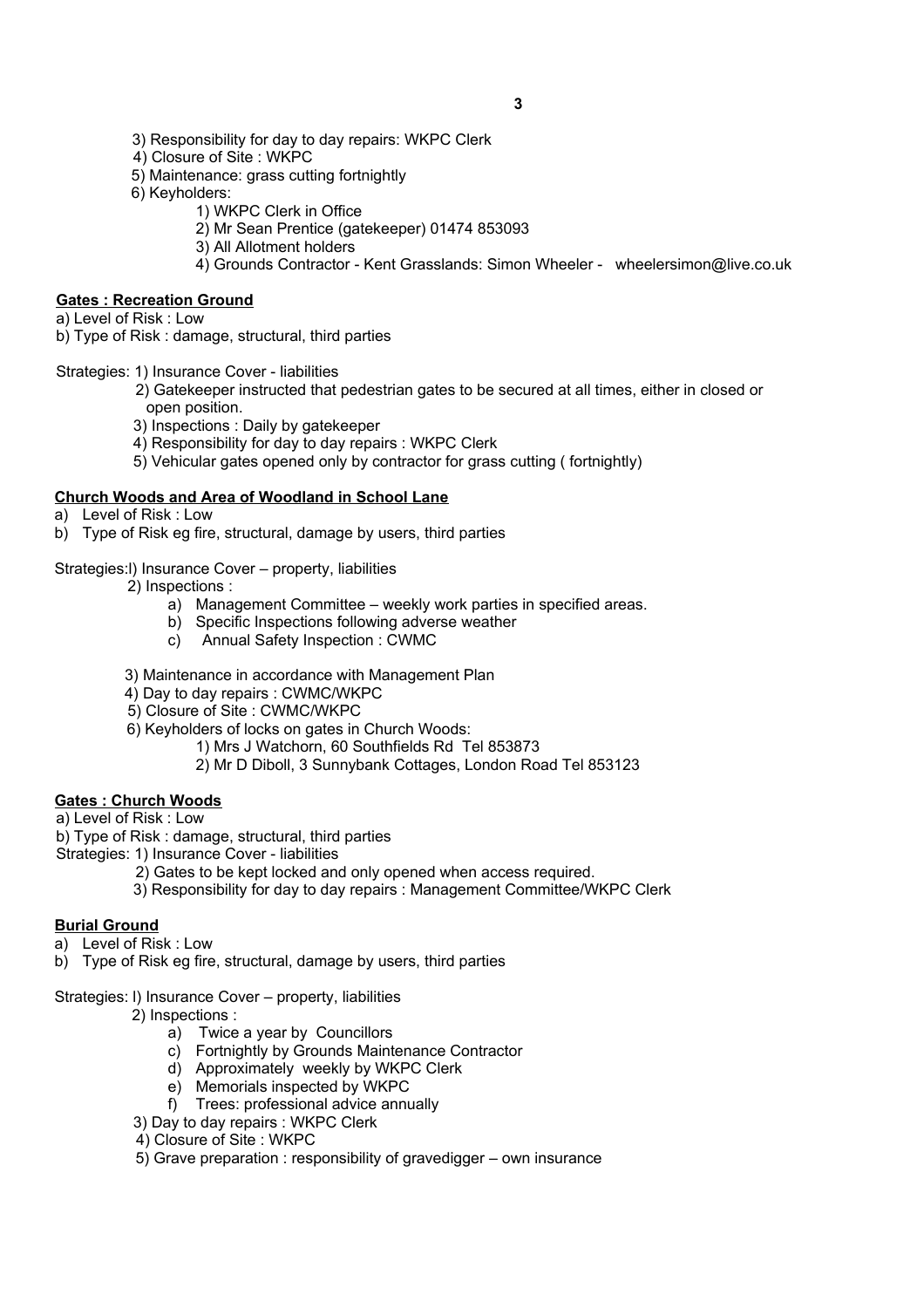# **Hever Road Shops Area**

- a) Level of Risk : Low
- b) Type of Risk eg fire, structural, damage by users, third parties
- Strategies: l) Insurance Cover property, liabilities
	- 2) Inspections : a) Daily by Councillors
		- b) Annual Inspection : Councillors/Clerk
		- c) Trees : weekly
	- 3) Day to day repairs : WKPC Clerk
	- 4) Closure of Site : WKPC
	- 5) Inclement Weather : WKPC Clerk to instruct provision of gritting ( David Diboll )
	- 6) Defibrillator , Inspected regularly by users and Clerk, registered , in phone box outside Dry Cleaners

# **Office, Gamecock Pavilion**

- a) Level of Risk :Low
- b) Type of Risk eg fire, structural, damage by users, lone worker
- Strategies: l) Insurance Cover property, liabilities
	- 2) Inspections : Clerk 3 times per week
	- 3) Day to day repairs : WKPC Clerk
	- 4) Closure of Office : WKPC
	- 5) Cash : Fidelity Insurance, locked cash box, banked frequently (not over £200 in Office, Internal Finance Check 3 monthly
	- 6) Computer : Protection a) anti virus b) back up stored off site (dropbox)
	- 7) Employers Liability Certificate Displayed
	- 8) Electrical Equipment : annual inspection ( PEAT testing)
	- 9) CCTV : Computer link (Online) Caught on Camera Manage System

## **Financial**

- a) Level of Risk : Low
- b) Type of Risk eg misappropriation of funds/fire

Strategies: l) Insurance Cover – fidelity insurance

- 2) Internal Finance Checks 3 monthly
- 3) Annual Finance Check in accordance with Government Regulations
- 4) External Audit by authorised nominated company.
- 5) Two signatories on cheques, 2 to authorise online payments ( Clerk and Chairman )
- 6) Direct Payments for utilities and online payments to be ratified by Full Council
- 7) Invoice agreed for every payment by Councillors
- 8) All expenditure payments agreed by Council

## **Personal Liabilities**

- a) Level of Risk : Low
- b) Type of Risks : Injury to person
- Strategies: Insurance cover for Councillors carrying out voluntary duties Eg attending meetings, inspections, voluntary work.

## **Notification to Councillors**

All serious incidents to be notified to the Clerk, and Clerk to notify all Members as soon as possible. The incident to be an Agenda item for the next available meeting or, if necessary, to convene a meeting of the Council.

 **May 2021**  LJH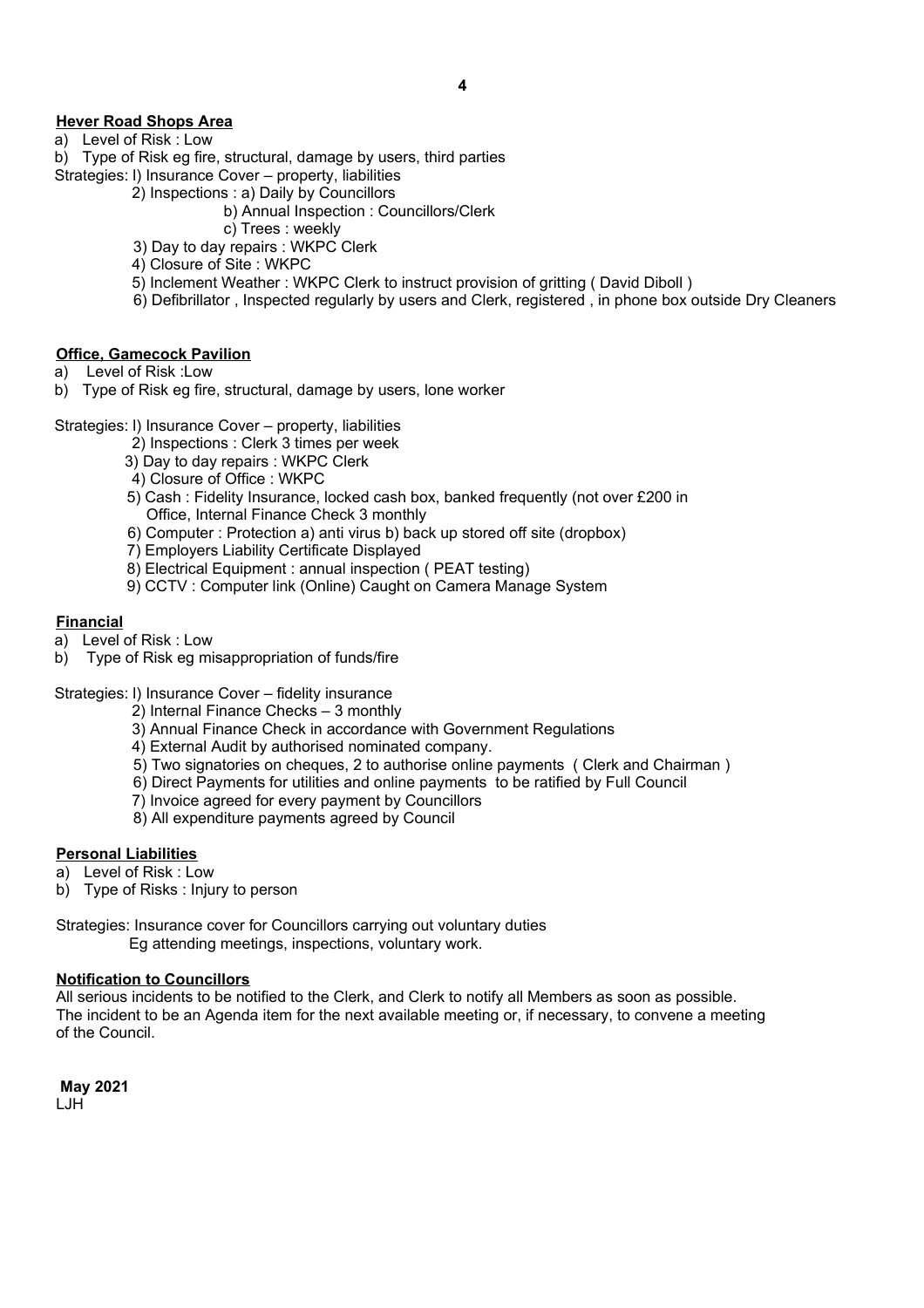# WEST KINGSDOWN PARISH COUNCIL

# **FIRE SAFETY RISK ASSESSMENT**

# **The Pavilion, London Road, West Kingsdown**

#### **1) Fire Hazards**

- a) There are no items stored on the premises that could start a fire eg naked flames, lighting, heaters. Electrical equipment is assessed as low risk as an annual inspection is carried out under Electrical Portable Testing by KCC Technical Services.
- b) Items that could burn are identified as: packaging, rubbish, furniture

#### **2) People at Risk**

Employees and Community Warden as occupiers of the premises but considered a low risk due to the above. Visitors are low risk as only on site for a short time.

#### **3) Evaluate & Act**

- Having assessed the building as low risk the following action is in place
- a) Rubbish to be removed on a regular basis eg at least once a week
- b) Fire Safety Equipment is installed in accordance with KCC Fire Officer recommendations
- c) Fire Safety Equipment is inspected annually by KCC Technical Services
- d) All exit routes are clearly marked with legislation design and type notices and fire doors are accessible at all times
- e) Employees and Community Warden are aware of the fire exists
- f) Employees and Community Warden are aware they need to raise alarm by pushing the fire
	- alarm in the building and contact the Fire Brigade and evacuate the building

#### **4) Record, Plan and Train**

Employees Police Officers and Community Warden have been made aware of the fire procedures as above and handed a copy of this assessment.

#### **5) Review**

- a) There are no changes in the use of the inside/outside of the building
- b) This Fire Safety Risk Assessment will be reviewed annually..

## **The Old School, School Lane**

#### **1) Fire Hazards**

- a) Heating is by Gas boiler with radiators in Hall. This is considered to be low risk as the gas heaters are inspected on an annual basis and certificates issued by a registered Gas Safe contractor. These certificates are kept in the Parish Council office. Electrical equipment is assessed as low risk as an annual inspection is carried out under Electrical Portable Testing by KCC Technical Services.
- b) Items that could burn are identified as:packaging, rubbish, furniture, curtains, children play equipment

## **2) People at Risk**

The hirers of the hall are considered to be a low risk. There is a no smoking policy in operation in relation to use of the hall.Hirers of the hall are required to read and sign Terms of Condition of Use before being given a key to the premises which includes reference to No Smoking and the removal of all rubbish from the hall at the end of the let to the designated bin the car park

## **3) Evaluate & Act**

Having assessed the building as low risk the following action is in place

- a) Rubbish to be removed on a regular basis eg by each let and at least once a day.
- b) Fire Safety Equipment is installed in accordance with KCC Fire Officer recommendations
- c) Fire Safety Equipment is inspected annually by KCC Technical Services
- d) All exit routes are clearly marked with legislation design and type notices and fire door is accessible at all times
- e) Users of the building are aware of the fire exist
- f) Users of the building are aware they need to raise alarm and contact the Fire Brigade and evacuate the building

## **4) Record, Plan and Train**

Users of the building are made aware of the fire procedures as above.

#### **5) Review**

- a) There are no changes in the use of the inside/outside of the building
- b) This Fire Safety Risk Assessment will be reviewed annually..